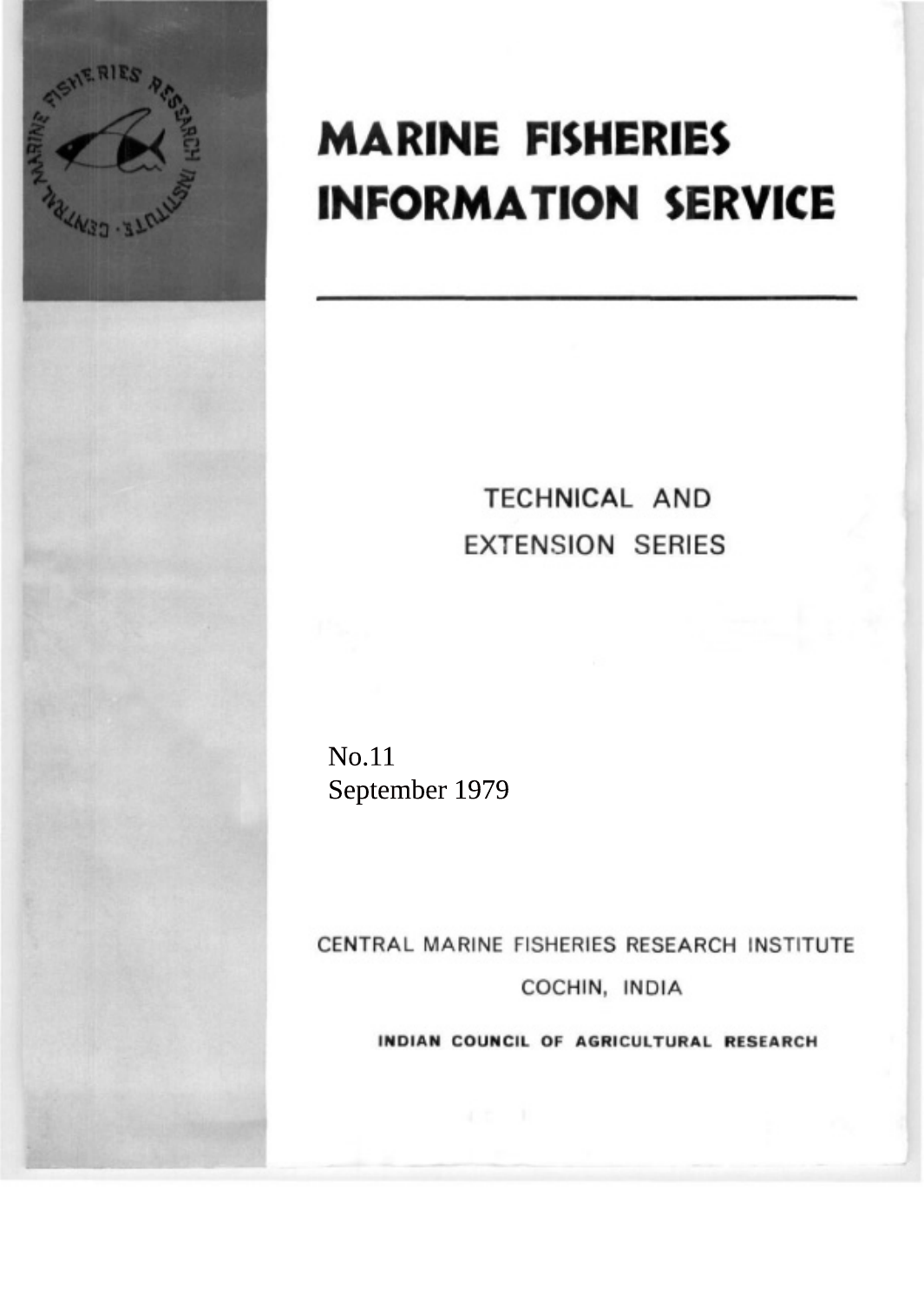## **IMPACT OF THE CYLONE OF NOVEMBER 1978 ON FISHING ACTIVITIES AT RAMESWARAM**

Rameswaram Island is located in the south east coast of Tamil Nadu lying in between the Indian main land and Sri Lanka and bounded by Palk Bay on the north and the Gulf of Mannar on the south (Fig. 1). It is triangular and has an area of about 52 sq. km with a population of about 42,000. The island enjoys both the monsoons, the north-east and the south-west. The south-west monsoon extends from middle of May to beginning of September whereas the north-east monsoon commences in October and ceases in February or early March. With the onset of south west monsoon the Gulf of Mannar becomes rough and choppy, while the Palk Bay is calm. During the north-east monsoon these conditions are reversed.

A major cyclone hit the island on 24-11-78. A team from Central Marine Fisheries Research Institute, Cochin camped at Rameswaram for a period of about

18 days to make an on-the-spot study of the impact of the cyclone on the fishing activities at Rameswaram. A brief account of the cyclone and its impact is presented here.

The cyclone lasted for about 12 hours starting from noon. It was very intense for about  $2\frac{1}{2}$  hours between 5 and 7.30 P.M. The velocity of the wind was about 120 km per hour. The cyclone forecast had been given in advance, and as such all precautions were taken to restrict the loss to the minimum. Hence no loss of life had been reported. But it had caused tremendous loss to the fishing sector, particularly mechanised sector.

#### Assessment of damage

The total loss to the mechanised boats was estimated at about one crore of rupees. Out of 500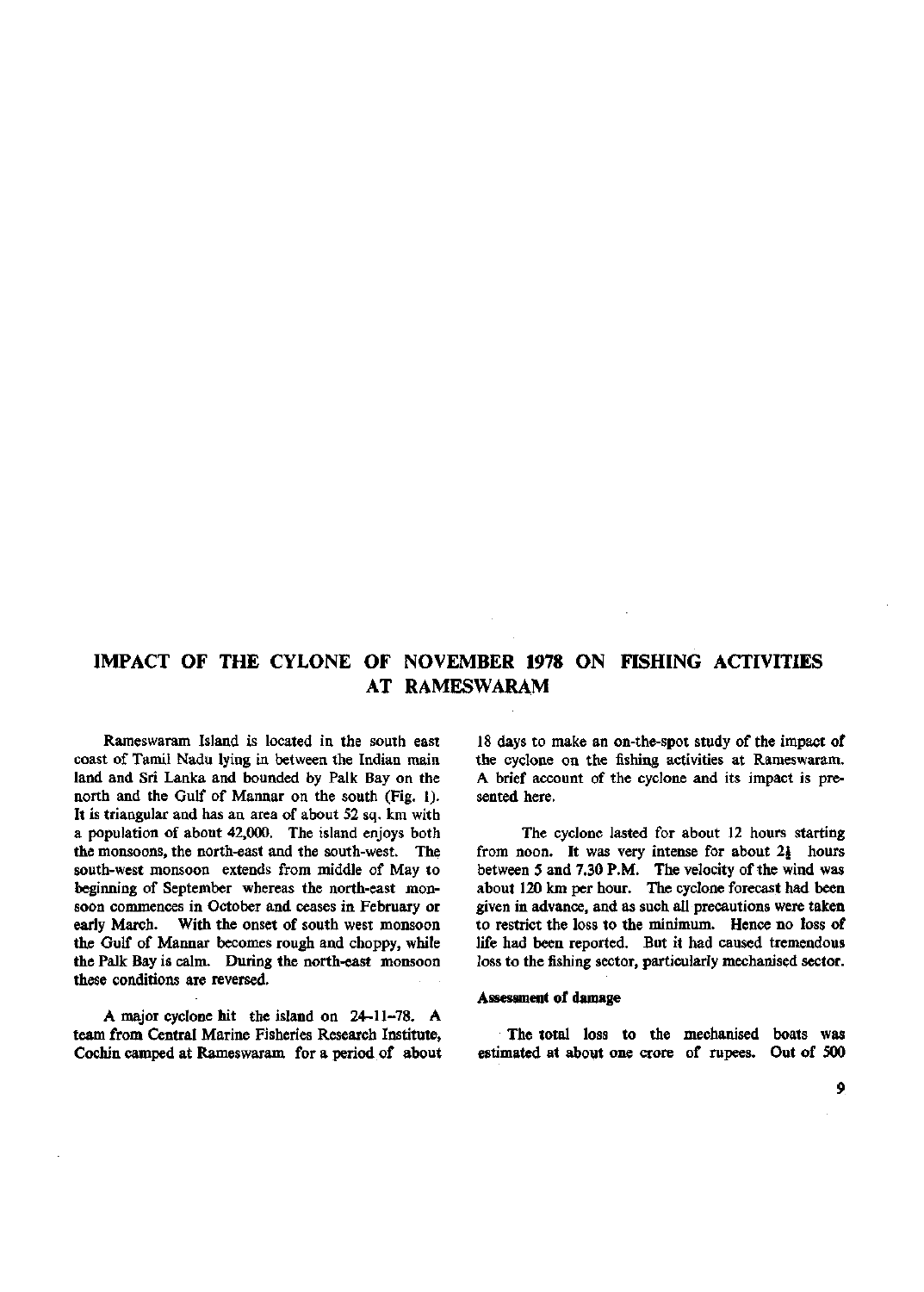

Fig. 1 Map showing the location of Rameswaram Island

boats operating at the time of cyclone, about 50 boats were either sunk or lost, 120 boats heavily damaged and 300 boats partly damaged. The extent of loss against these categories was estimated at Rs. 40, 36 and 30 lakhs respectively. But most of the boats lost or heavily damaged were under insurance cover. The loss to trawl nets numbering about 50 was estimated at one lakh of rupees. Carrier boats were also damaged due to the cyclone and the loss incurred on this account amounted to one lakh of rupees.

Information on size, H.P. and purchase value of the damaged boats was collected from 104 boat owners (Table 1 & 2). About 53% of these boats were 30' in length and the rest 32'. Among the 30 footers and 32 footers about 76% and 86% of the boats respectively have been manufactured after 1972. The H.P. of all the 30 footers were in the range 32.5-47.5 whereas for 32 footers about  $64\frac{9}{6}$  of them were in this range and the rest 52.5 to 65.0 H.P. About 290 houses were completely damaged and 590 partly damaged.

### **Impact and rehabilitation**

The employment potential of the 500 mechanised boats engaged in trawl fishing prior to the cyclone, at

about 10 persons including 6 fishermen per boat, was about 5,000 persons. Due to the cyclone there was no fishing from 24th to 30th November 1978 immobilising all these fishermen. On 1st December 1978 about 50 boats went for fishing and there was an increase in the number of boats going out for fishing on subsequent days till 9th December, the number ranging from 50 to 100. Again there was a set back in fishing activities due to another cyclone threat from 10th to 12 th December. However, in the beginning of January 1979 considerable progress in fishing activities was observed with about 300 boats going out for fishing.

The estimate of fish landings for November and December 1978 was 1,874 tonnes valued at Rs. 0.67 crores. During the corresponding period of 1977 the landings were estimated at 2,394 tonnes valued at Rs 2.21 crores. The decrease of 520 tonnes, mostly penaeid prawns, observed during the period covering the cyclone compared to November and December of 1977 was valued at Rs. 1.54 crores. This loss may be attributed to the immobilisation caused by the cyclone. During January 1979 the estimate of fish landings at Rameswaram was 2,187 tonnes valued at Rs. 0.68 crores as against 1,443 tonnes in January 1978 valued at Rs. 0.65 crores, the difference in value being very small